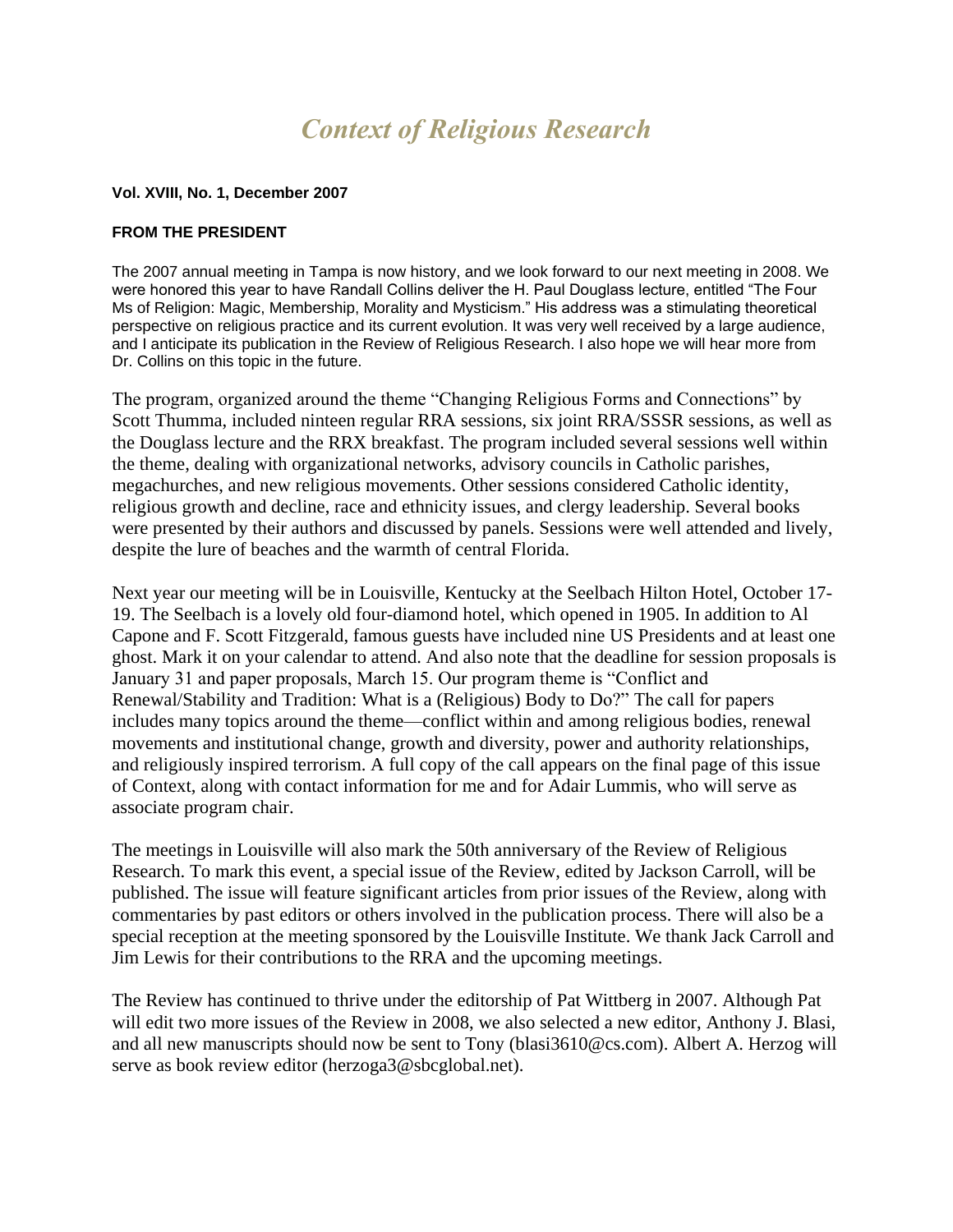The finances of RRA continue to look good, and I think Bill Swatos, our Executive Officer, and David Roozen, our Treasurer, for the excellent work they do.

C. Kirk Hadaway The Episcopal Church Center

### **FUNDING**

#### **Constant H. Jacquet Research Awards**

The RRA will again make \$17,000 available this year for applied and basic research. Priority is given to applied projects, and funding over \$4,000 to any one proposal is granted only in cases of exceptional significance. (This represents a \$1,000 increase to the intended maximum, approved by the Board in November.) In this competition, applied research is defined as a project that has an identifiable organizational or institutional client who will use the research results for specific goal-centered activities. The Committee especially encourages proposal submissions from scholars who are in the early stages of their careers, as well as proposals from students.

Funding may be used for research expenses and release time, but not for supplemental income or capital equipment. Because funds are limited, applicants are also encouraged to seek support from alternative sources of funding. Applicants are required to be members of the RRA. Fulltime students may join the Association at the time of their application. All others must hold membership in the RRA for at least one full year prior to the application deadline.

Applications must include four hard copies of: (a) an Awards Application Form, completed and signed; (b) a narrative summary of the proposed project, no longer than five double-spaced, typed pages; and (c) a one-page detailed budget. Materials will not be returned.

The required Application Form can be obtained from the RRA website—http://rra.hartsem. edu. The site also provides the address information for submitting your materials. Your application must be received by 1 April 2008.

Applicants will be notified of the disposition of their applications within 60 days and will be asked to submit a written acceptance of their awards within two weeks of notification. Recipients should plan to expend the grant within one year after accepting the award and should note RRA support in all reports of the research for which they received the grant. Award recipients are encouraged to submit their research reports for possible publication in the Review of Religious Research, subject to editorial review. If an article is not submitted to the RRR, a narrative of the research and its findings will be expected instead.

The 2007 awardees were Kraig Beyerlein (University of Arizona), Philip Michael Fountain (Australian National University), Karen Monique Gredd (University of Notre Dame), Kevin A. Harris (Ball State University), Carrie S. Konold (University of Michigan), and Michael K. Romer (University of Texas.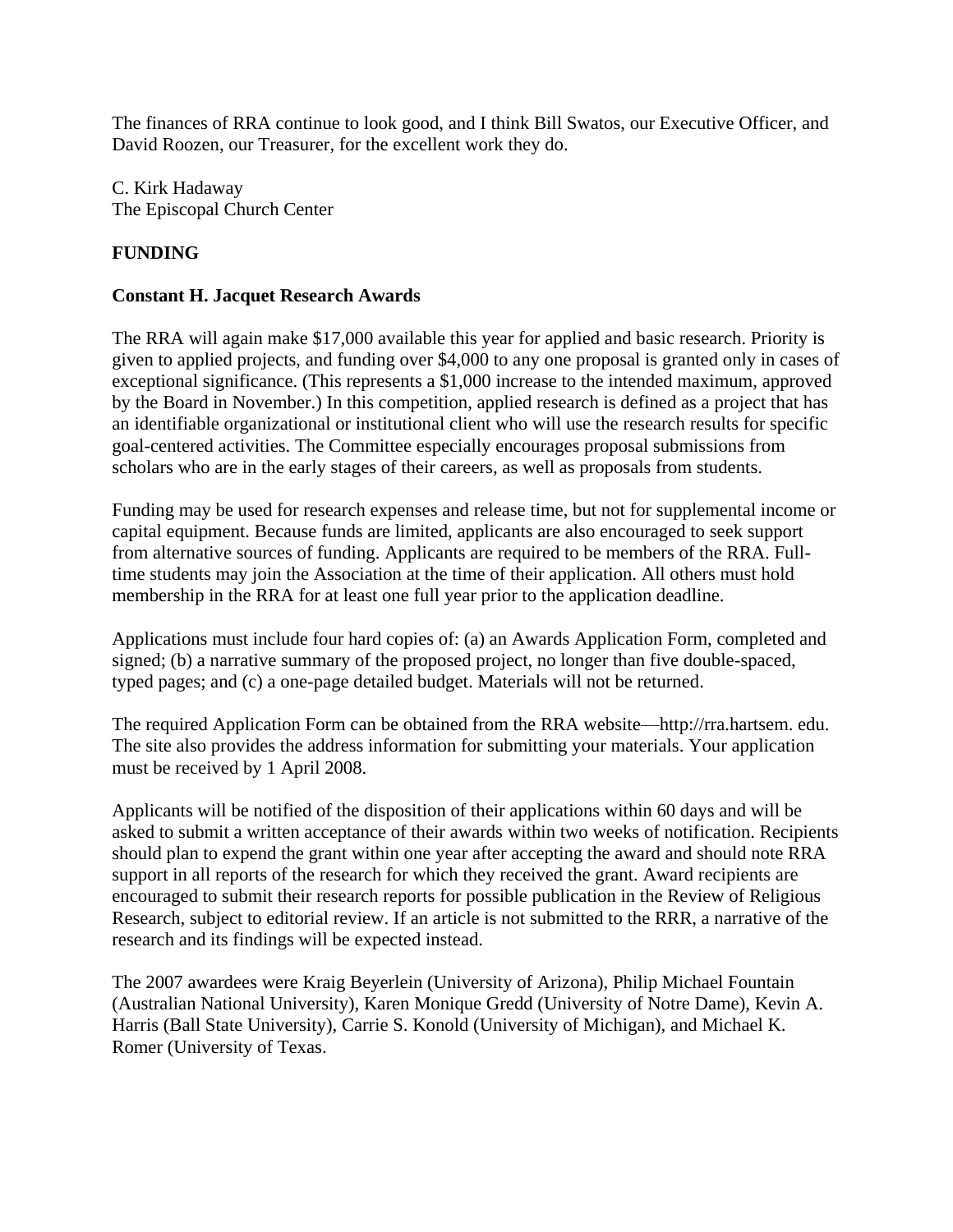Of the 22 applications that were received in 2007, five were immediately excluded for failure to meet the criteria of the program. If you are interested in applying for a Jacquet award, it is important that you read these carefully both to ensure that you are eligible and that your application is both in order and timely. The chair of the Jacquet Committee this year is Bob Woodberry of the University of Texas (bobwood@mail.la.utexas.edu), UT Austin Sociology, 1 Univ Station A1700, Austin, TX 78712.

#### **Joseph H. Fichter Research Awards**

The Association for the Sociology of Religion will make available \$22,000 this year for promising research in either of two areas, prioritized as follows: (1) gender issues, women and religion, and feminist perspectives on religion; (2) religion and disaster. Applicants must have been members of the ASR in 2007 and be current members at the time of application. (Thus if you are not a member of ASR as you read this, you may not apply in the 2008 cycle. This announcement is included here for information purposes in respect to future applications—i.e., if you want to apply in the future, you need to join now.) Gender-related research is consistently the first priority within the Fichter program; for 2009 the secondary priority is religion and poverty. The ASR Web site address is www.sociologyofreligion.com.

## **SSSR Awards and Grants**

The Society for the Scientific Study of Religion has authorized several thousand dollars for its 2008 research awards competition. These separate grant and awards programs for students and for those who already hold the doctorate and for foreign scholars to attend the RRA/SSSR annual meeting. As with RRA and ASR awards, applicants must in all cases be SSSR members and in some cases there is a one-year advance membership requirement. The SSSR Web site is www.sssrweb.org. Grants and awards are specifically detailed at www.sssrweb.org/awards.cfm#JSRA.

# **ELECTIONS AND NOMINATIONS**

Results of the 2007 RRA general elections are: President-elect: Keith L. Wulff; Secretary: Deborah Bruce; Directors-at-Large, Laurence Iannaccone and Paula Nesbitt; Nominating Committee, Kevin Dougherty and Christopher Ellison.

The 2008 Nominating Committee seeks member input. This year a Nominating Committee Chair, two board members, and two nominating committee members will be elected. If you wish to offer a name (including your own), contact Adair Lummis, 98 Girard Ave., Hartford, CT 06105; alummis @hartsem.edu. The remaining members of the committee in addition to those just elected are Marjorie Royle and Martin Smith. The Committee needs tp to hear from you by 1 April for your suggestions to get fullest consideration.

# **MEETINGS**

The BSA Sociology of Religion Study Group conference, Religion & Youth, will be held 8-10 April at Selly Oak, Birmingham. See